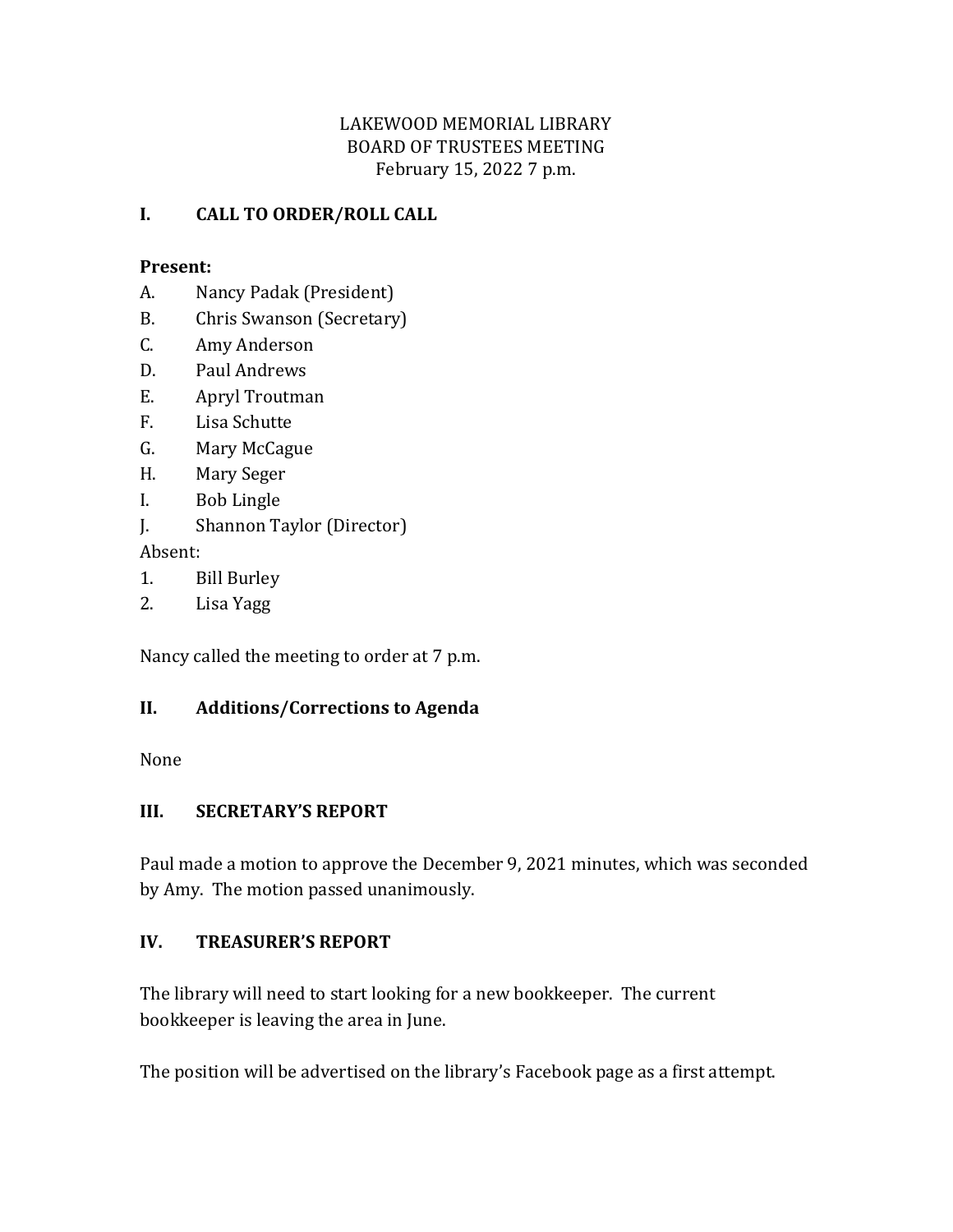The Outstanding insurance payment has been received

## **V. DIRECTOR'S REPORT**

No comments were made on the report

## **VI. STANDING COMMITTEE REPORTS**

A. Library Development Committee

i. Due to the number of donated books on hand, the book sale will be moved up to April

ii. Updates on potential fundraisers

(1) June - BMF events is tentatively planning a night time glow run on  $6/25$ . There is the potential for the library to split the proceeds of this event. The next step is to see how the library can assist.

(2) Chicken BBQ - May 8th, 15th, and 22nd are available. The library will request 375 chickens for May 22nd from 3-6. The costs have gone up slightly due to eco friendly packaging so the new ticket price is \$15. Side dishes will be selected at the next board meeting.

(3) Southern Tier Brewery no longer adds new fundraisers to their current slate, but the Distillery could have the library guest bartend at a Fri-YAY! event. Lisa S. will find out how successful Creche's similar fundraiser was.

(4) Give Big planning will start in the coming months

- B. Marketing/Publicity Committee
- i. No report
- C. Personnel Committee

i. One of the two new hires fell through due to failure to report to work or respond to calls. The position will not be posted again. Hours and wages have been rebalanced accordingly.

- D. Grounds and Facilities Committee
- i. No report
- E. Strategic Planning Committee
- i. Community Survey

Responses were consistent with past results

- F. Finance Committee
- i. No report
- G. Education and Outreach
- i. Shannon made a connection with SWCS to get more kids to story time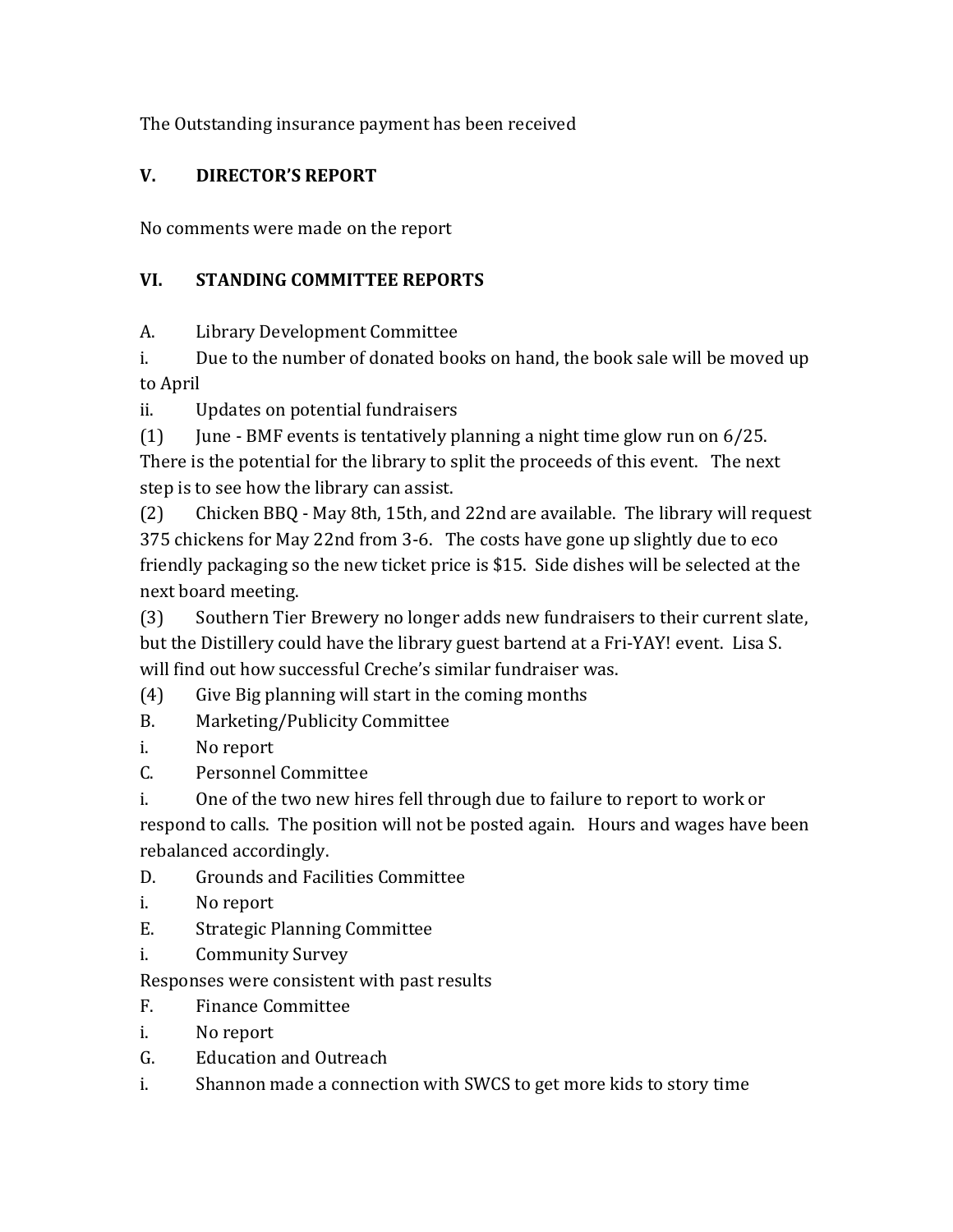## **VII. OLD BUSINESS**

A. Paul followed up on what was done for landscaping/gardening in the past and it may be necessary to hire a landscaping service going forward.

B. The topic of the town community center next to the library is still being floated, however no plans are in motion. This may warrant further discussion by the board.

C. There is still considerable misinformation in the community about the library's available financial resources. The perception is that the library has a lot of money at its disposal, which is not the case. The library needs to do some outreach to set the record straight.

## **VIII. NEW BUSINESS**

A. 2022 Budget

i. Shannon reallocated money from employment expenses to cover unexpected facilities/maintenance expenses.

ii. The 2022 budget is a reduction from the 2021 budget.

iii. Lisa Yaggie made a motion to approve the budget, which was seconded by Mary S. The motion passed unanimously.

B. 2022 Holiday Closings

i. Shannon proposes to keep the same holiday closings as last year. Holidays that fall on weekends will be observed on the adjacent weekday.

ii. A motion was made by Chris to approve Shannon's proposal, which was seconded by Amy Anderson. The motion passed unanimously.

C. Policy Review – Collection Development and Reconsideration of Library **Materials** 

i. CCLS is urging libraries to revisit policies regarding materials. Shannon and Nancy will recommend some enhancements at the next meeting.

D. Building Issues

i. A toilet separated from the floor so the planned bathroom renovation is being expedited. The library will need to fund the project out of pocket until the grant money is released.

ii. The roof leak has not stopped. Jamestown Roofing and Servepro will be on site on Wednesday 2/16 for further investigation. The insurance adjuster selected a plan to remove all books and furniture from the main section, to be taken off site for